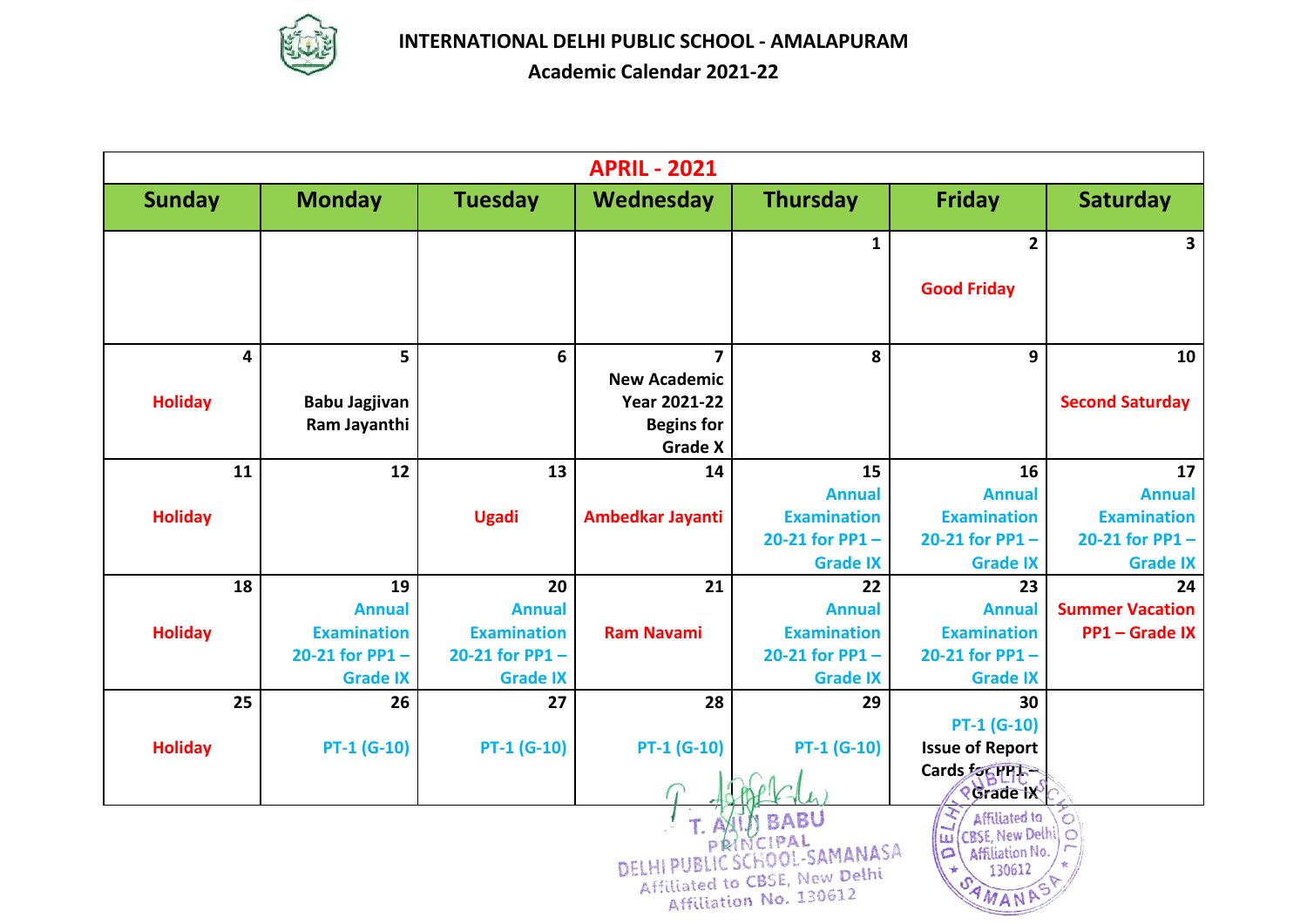

|                | <b>May - 2021</b>                                                                                                                                                                                |                                                                   |                                                |                                              |                                              |                                                       |                                              |  |  |  |
|----------------|--------------------------------------------------------------------------------------------------------------------------------------------------------------------------------------------------|-------------------------------------------------------------------|------------------------------------------------|----------------------------------------------|----------------------------------------------|-------------------------------------------------------|----------------------------------------------|--|--|--|
| <b>Sunday</b>  |                                                                                                                                                                                                  | <b>Monday</b>                                                     | <b>Tuesday</b>                                 | Wednesday                                    | <b>Thursday</b>                              | <b>Friday</b>                                         | <b>Saturday</b>                              |  |  |  |
| <b>Holiday</b> | 30                                                                                                                                                                                               | 31<br><b>Summer Vacation</b><br>PP1-Grade 10                      |                                                |                                              |                                              |                                                       | 1<br><b>Summer Vacation</b><br>PP1-Grade 10  |  |  |  |
| <b>Holiday</b> | $2^{\circ}$                                                                                                                                                                                      | $\overline{\mathbf{3}}$<br><b>Summer Vacation</b><br>PP1-Grade 10 | 4<br><b>Summer Vacation</b><br>PP1-Grade 10    | 5<br><b>Summer Vacation</b><br>PP1-Grade 10  | 6<br><b>Summer Vacation</b><br>PP1-Grade 10  | 7<br><b>Summer Vacation</b><br>PP1-Grade 10           | 8<br><b>Summer Vacation</b><br>PP1-Grade 10  |  |  |  |
| <b>Holiday</b> | 9                                                                                                                                                                                                | 10<br><b>Summer Vacation</b><br>PP1-Grade 10                      | 11<br><b>Summer Vacation</b><br>PP1 - Grade 10 | 12<br><b>Summer Vacation</b><br>PP1-Grade 10 | 13<br><b>Summer Vacation</b><br>PP1-Grade 10 | 14<br><b>Summer Vacation</b><br>PP1-Grade 10          | 15<br><b>Summer Vacation</b><br>PP1-Grade 10 |  |  |  |
| <b>Holiday</b> | 16                                                                                                                                                                                               | 17<br><b>Summer Vacation</b><br>PP1-Grade 10                      | 18<br><b>Summer Vacation</b><br>PP1-Grade 10   | 19<br><b>Summer Vacation</b><br>PP1-Grade 10 | 20<br><b>Summer Vacation</b><br>PP1-Grade 10 | 21<br><b>Summer Vacation</b><br>PP1-Grade 10          | 22<br><b>Summer Vacation</b><br>PP1-Grade 10 |  |  |  |
| <b>Holiday</b> | 23                                                                                                                                                                                               | 24<br><b>Summer Vacation</b><br>PP1-Grade 10                      | 25<br><b>Summer Vacation</b><br>PP1-Grade 10   | 26<br><b>Summer Vacation</b><br>PP1-Grade 10 | 27<br><b>Summer Vacation</b><br>PP1-Grade 10 | 28<br><b>Summer Vacation</b><br>PP1-Grade-10<br>JBLIC | 29<br><b>Summer Vacation</b><br>PP1-Grade 10 |  |  |  |
|                | $ \vec{u} $<br>(CBSE, New Delhi)<br>$\circ$<br>PRINCIPAL<br>SCHOOL-SAMANASA<br>Affiliation No.<br>$\circ$<br>DELHI<br>130612<br>Affiliated to CBSE, New Delhi<br>Affiliation No. 130612<br>AMANA |                                                                   |                                                |                                              |                                              |                                                       |                                              |  |  |  |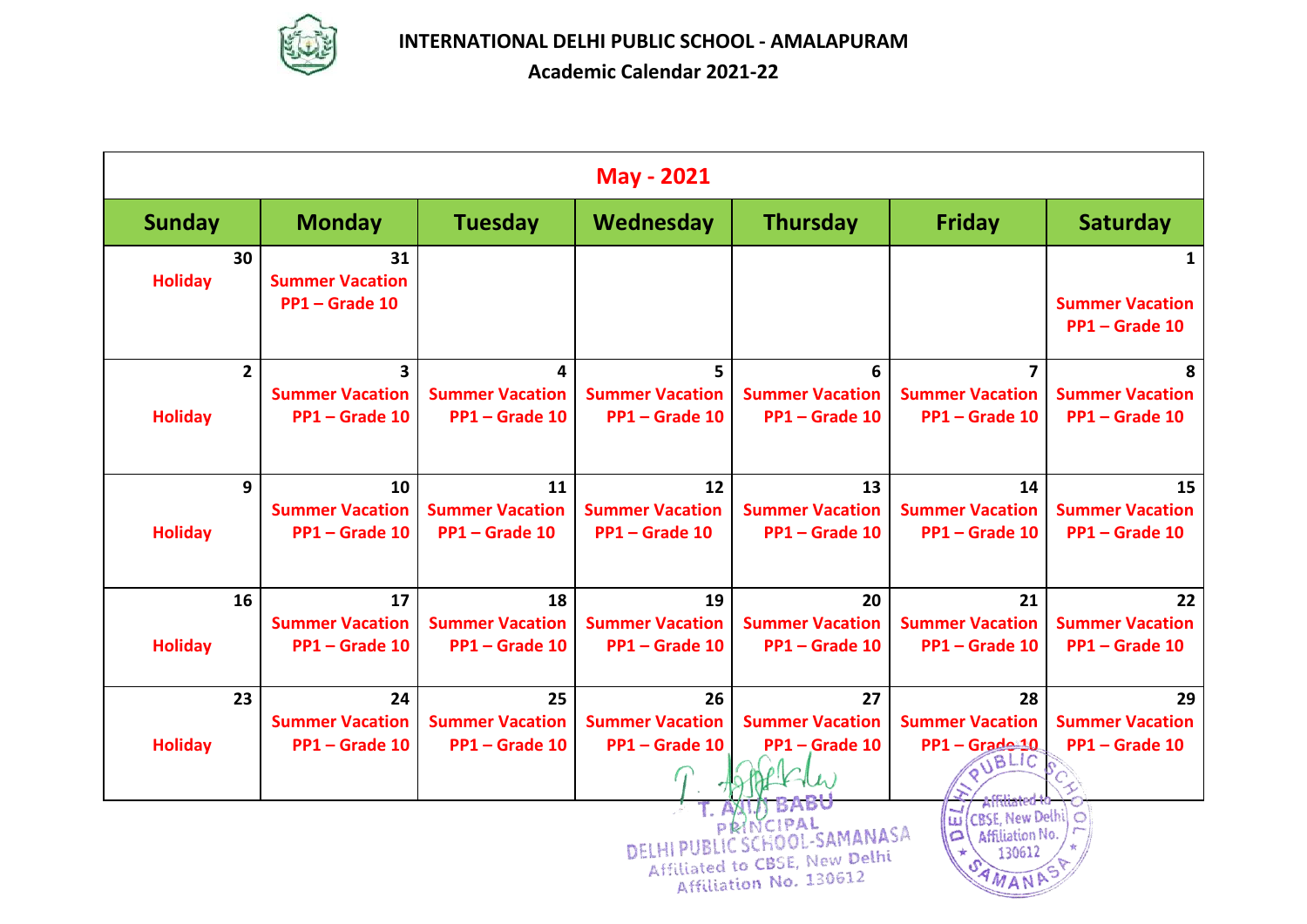

|                      | <b>June - 2021</b>                                                                                                                        |                    |                |                 |                                                                                                 |                      |  |  |  |  |  |
|----------------------|-------------------------------------------------------------------------------------------------------------------------------------------|--------------------|----------------|-----------------|-------------------------------------------------------------------------------------------------|----------------------|--|--|--|--|--|
| <b>Sunday</b>        | <b>Monday</b>                                                                                                                             | <b>Tuesday</b>     | Wednesday      | <b>Thursday</b> | <b>Friday</b>                                                                                   | <b>Saturday</b>      |  |  |  |  |  |
|                      |                                                                                                                                           | $\mathbf{1}$       | $\overline{2}$ | 3               | 4<br><b>Reopening of</b><br><b>School for</b><br><b>Grade X after</b><br><b>Summer Vacation</b> | 5<br>PTM (Grade 10)  |  |  |  |  |  |
| 6<br><b>Holiday</b>  | $\overline{\mathbf{z}}$<br><b>New Academic</b><br><b>Year 2021-22</b><br><b>Begins for</b><br><b>Grade VI-IX</b>                          | 8                  | 9              | 10              | 11                                                                                              | 12                   |  |  |  |  |  |
| 13<br><b>Holiday</b> | 14<br><b>New Academic</b><br><b>Year 2021-22</b><br><b>Begins for</b><br>PP1 - Grade V                                                    | 15                 | 16             | 17              | 18                                                                                              | 19                   |  |  |  |  |  |
| 20                   | 21                                                                                                                                        | 22                 | 23             | 24              | 25                                                                                              | 26                   |  |  |  |  |  |
| <b>Holiday</b>       |                                                                                                                                           |                    |                |                 | PT-2 (G-10)                                                                                     | <b>PT-2 (G-10)</b>   |  |  |  |  |  |
| 27                   | 28                                                                                                                                        | 29                 | 30             |                 |                                                                                                 |                      |  |  |  |  |  |
| <b>Holiday</b>       | <b>PT-2 (G-10)</b>                                                                                                                        | <b>PT-2 (G-10)</b> | PT-2 (G-10)    |                 |                                                                                                 | BLIC<br>ffiliated to |  |  |  |  |  |
|                      | <b>ESAMANASA</b><br>Affiliation No.<br>$\Omega$<br>DELH<br>130612<br>to CBSE, New Delhi<br>Affiliated<br>AMANAS<br>Affiliation No. 130612 |                    |                |                 |                                                                                                 |                      |  |  |  |  |  |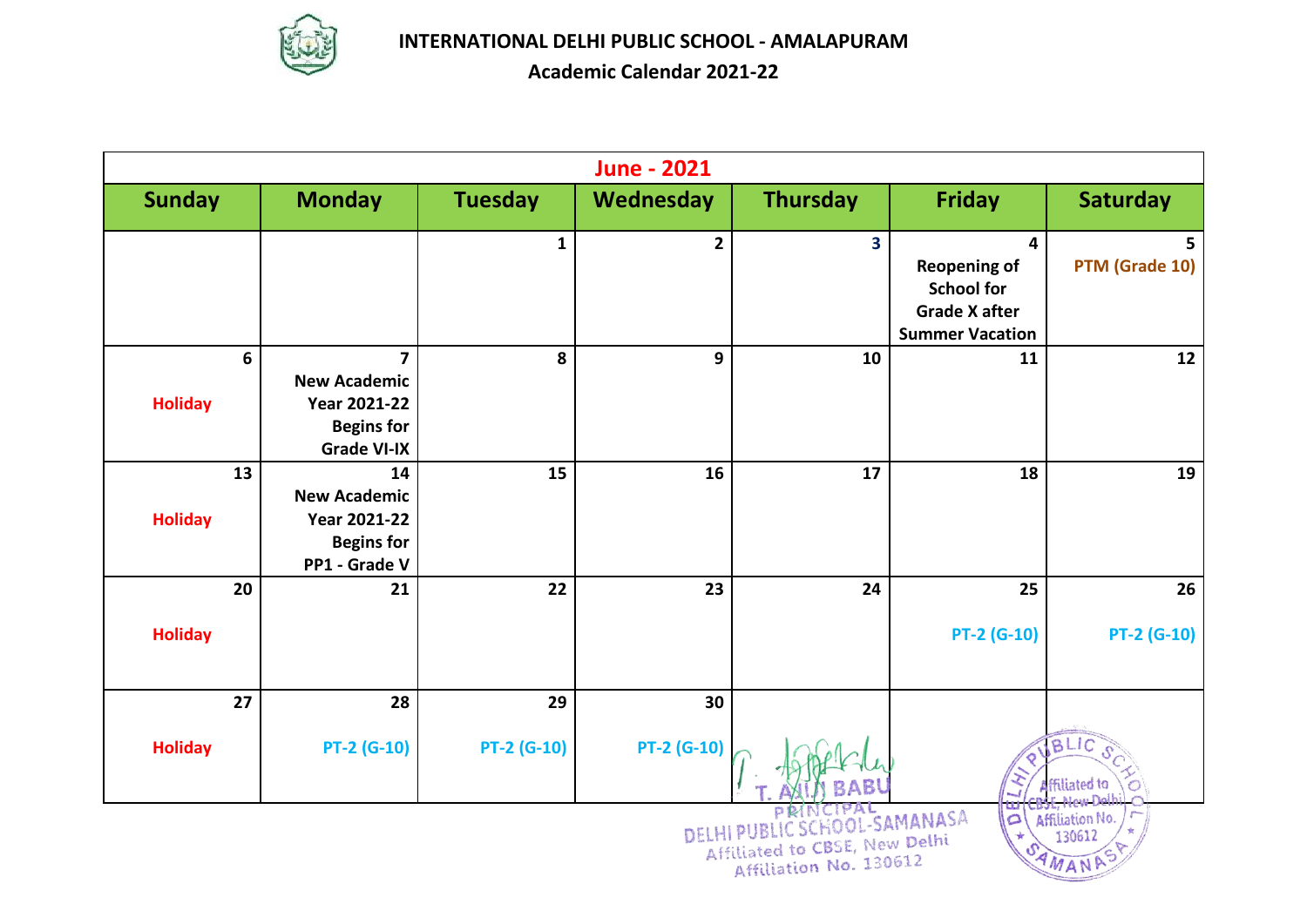

|                | <b>July - 2021</b>                                                                                                                                               |                                            |                                            |                                            |                                            |                                                    |  |  |  |
|----------------|------------------------------------------------------------------------------------------------------------------------------------------------------------------|--------------------------------------------|--------------------------------------------|--------------------------------------------|--------------------------------------------|----------------------------------------------------|--|--|--|
| <b>Sunday</b>  | <b>Monday</b>                                                                                                                                                    | <b>Tuesday</b>                             | Wednesday                                  | <b>Thursday</b>                            | <b>Friday</b>                              | <b>Saturday</b>                                    |  |  |  |
|                |                                                                                                                                                                  |                                            |                                            | $\mathbf{1}$                               | $\overline{2}$                             | 3                                                  |  |  |  |
|                |                                                                                                                                                                  |                                            |                                            |                                            |                                            | <b>PTM (PT-2 (G-10))</b>                           |  |  |  |
| 4              | 5                                                                                                                                                                | $6\phantom{1}$                             | $\overline{\mathbf{z}}$                    | 8                                          | 9                                          | 10                                                 |  |  |  |
| <b>Holiday</b> |                                                                                                                                                                  |                                            |                                            |                                            |                                            | <b>Second Saturday</b>                             |  |  |  |
| 11             | 12                                                                                                                                                               | 13                                         | 14                                         | 15                                         | 16                                         | 17                                                 |  |  |  |
| <b>Holiday</b> | <b>English Week</b><br><b>Celebrations</b>                                                                                                                       | <b>English Week</b><br><b>Celebrations</b> | <b>English Week</b><br><b>Celebrations</b> | <b>English Week</b><br><b>Celebrations</b> | <b>English Week</b><br><b>Celebrations</b> | <b>English Week</b><br><b>Celebrations</b>         |  |  |  |
| 18             | 19                                                                                                                                                               | 20                                         | 21                                         | 22                                         | 23                                         | 24                                                 |  |  |  |
| <b>Holiday</b> |                                                                                                                                                                  |                                            | Id-Ul-Zuha /<br><b>Bakri Id</b>            |                                            |                                            |                                                    |  |  |  |
| 25             | 26                                                                                                                                                               | 27                                         | 28                                         | 29                                         | 30                                         | 31                                                 |  |  |  |
| <b>Holiday</b> | $PT-1$ (G 1-8)                                                                                                                                                   | <b>Pre-Mid (G-10)</b><br>$PT-1$ (G 1-9)    | <b>Pre-Mid (G-10)</b><br>$PT-1$ (G 1-9)    | Pre-Mid (G-10)<br>(G                       | <b>Pre-Mid (G-10)</b><br>$PT-1$ (G 1-9)    | Pre-Mid (G-10)<br>PUBPICI (G 1-9)<br>Affiliated to |  |  |  |
|                | <b>CBSE, New Delhi</b><br> u <br>NCIPAL<br>HOOL-SAMANASA<br>Affiliation No.<br>$\Omega$<br>DE<br>130612<br>to CBSE, New Delhi<br>Affiliation No. 130612<br>AMANA |                                            |                                            |                                            |                                            |                                                    |  |  |  |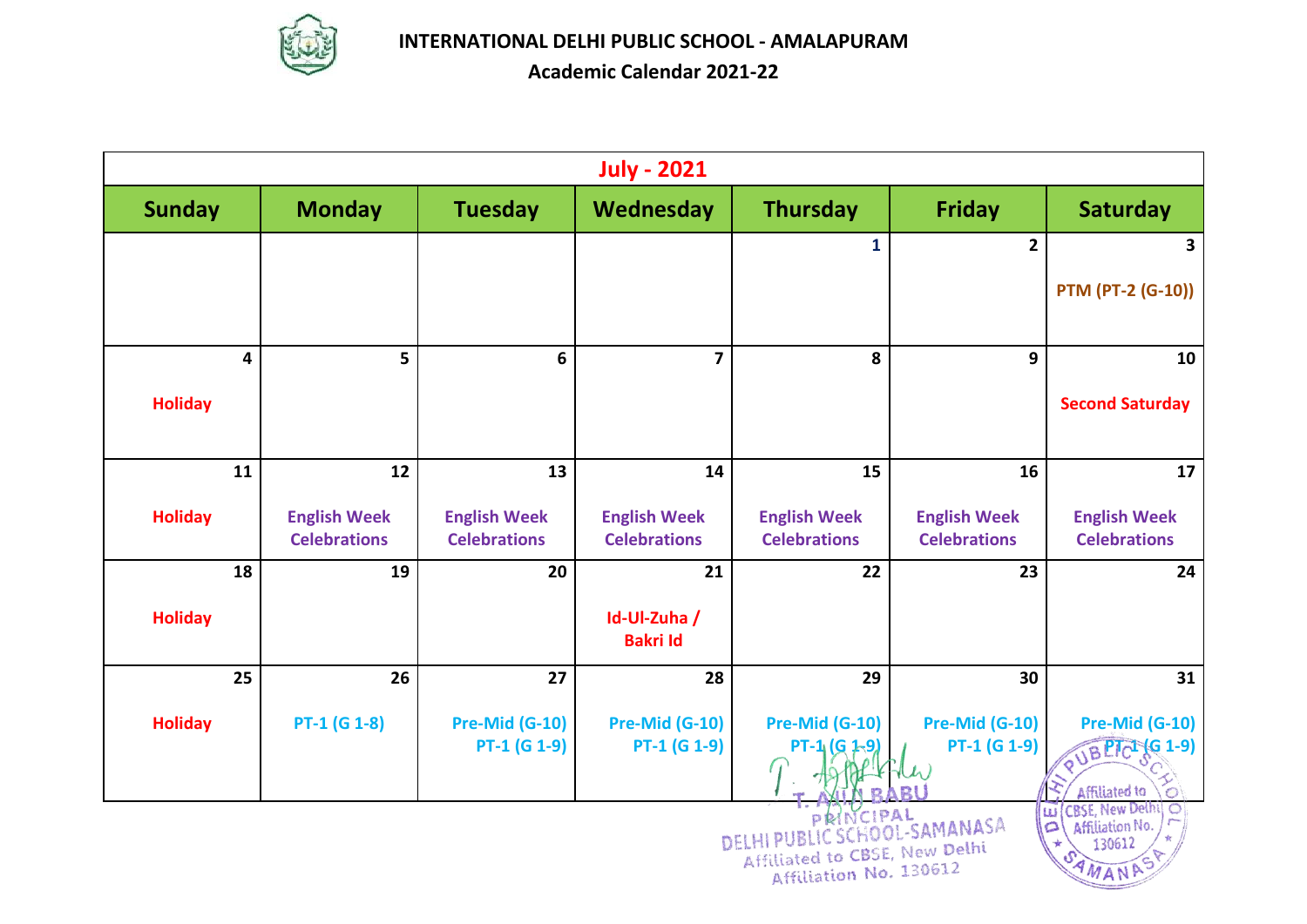

**Academic Calendar 2021-22**

|                                         |                     |                         | <b>AUGUST - 2021</b> |                                                               |                                     |                                           |
|-----------------------------------------|---------------------|-------------------------|----------------------|---------------------------------------------------------------|-------------------------------------|-------------------------------------------|
| <b>Sunday</b>                           | <b>Monday</b>       | <b>Tuesday</b>          | Wednesday            | <b>Thursday</b>                                               | <b>Friday</b>                       | <b>Saturday</b>                           |
| 1                                       | $\mathbf{2}$        | $\overline{\mathbf{3}}$ | 4                    | 5                                                             | 6                                   | <b>PTM</b>                                |
| <b>Holiday</b>                          |                     |                         |                      |                                                               |                                     | (Pre-Mid (G-10)<br>$PT-1$ (G 1-9))        |
| 8                                       | 9                   | 10                      | 11                   | 12                                                            | 13                                  | 14                                        |
| <b>Holiday</b>                          | <b>Social Week</b>  | <b>Social Week</b>      | <b>Social Week</b>   | <b>Social Week</b>                                            | <b>Social Week</b>                  | <b>Second Saturday</b>                    |
|                                         | <b>Celebrations</b> | <b>Celebrations</b>     | <b>Celebrations</b>  | <b>Celebrations</b>                                           | <b>Celebrations</b>                 |                                           |
| 15<br>Independence                      | 16                  | 17                      | 18                   | 19                                                            | 20                                  | 21                                        |
| Day<br><b>Holiday</b>                   |                     |                         |                      | <b>Muharram</b>                                               | <b>Varalakshmi</b><br><b>Vratam</b> |                                           |
| 22                                      | 23                  | 24                      | 25                   | 26                                                            | 27                                  | 28                                        |
| <b>Holiday</b><br><b>Raksha Bandhan</b> |                     | PT-2 (G 1-8)            | <b>PT-3 (G-10)</b>   | <b>PT-3 (G-10)</b>                                            | <b>PT-3 (G-10)</b>                  | <b>PT-3 (G-10)</b><br><b>PT-2 (G 1-9)</b> |
|                                         |                     |                         | PT-2 (G 1-9)         | PT-2 (G 1-9)                                                  | PT-2 (G 1-9)                        | <b>Telugu Bhasha</b>                      |
|                                         |                     |                         |                      |                                                               |                                     | <b>Dinotsavam</b>                         |
| 29                                      | 30                  | 31                      |                      |                                                               |                                     |                                           |
| <b>Holiday</b>                          | Janmashtami         | PT-3 (G-10)             |                      |                                                               |                                     | TBLIC                                     |
|                                         |                     | PT-2 (G 1-9)            |                      |                                                               |                                     | Affiliated to<br><b>RSE New Delhi</b>     |
|                                         |                     |                         |                      | DELHI PUBLIC SCHOOL-SAMANASA<br>Affiliated to CBSE, New Delhi |                                     | Affiliation No.<br>$\circ$<br>130612      |
|                                         |                     |                         |                      | Affiliation No. 130612                                        |                                     | AMANA                                     |

Affiliated to CBSE, New De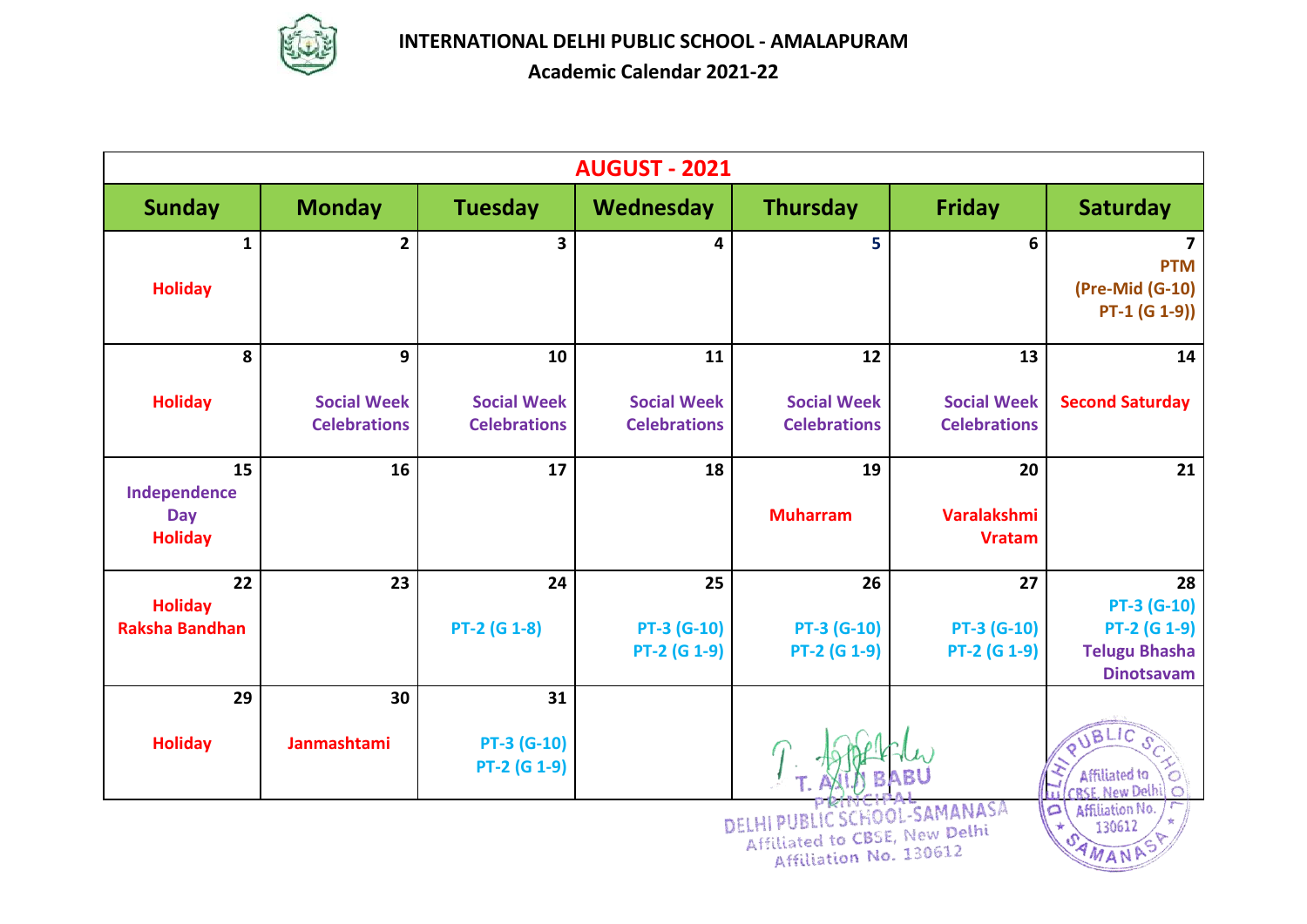

|                                             | September - 2021                               |                                               |                                 |                                      |                                                                                      |                                                                                    |  |  |  |  |
|---------------------------------------------|------------------------------------------------|-----------------------------------------------|---------------------------------|--------------------------------------|--------------------------------------------------------------------------------------|------------------------------------------------------------------------------------|--|--|--|--|
| <b>Sunday</b>                               | <b>Monday</b>                                  | <b>Tuesday</b>                                | Wednesday                       | <b>Thursday</b>                      | <b>Friday</b>                                                                        | <b>Saturday</b>                                                                    |  |  |  |  |
|                                             |                                                |                                               | 1                               | $\overline{\mathbf{2}}$              | $\overline{\mathbf{3}}$                                                              | 4<br><b>PTM</b><br>$(PT-3 (G-10))$                                                 |  |  |  |  |
| 5<br><b>Teacher's Day</b><br><b>Holiday</b> | $\boldsymbol{6}$<br><b>PTM</b><br>PT-2 (G 1-9) | $\overline{7}$<br><b>PTM</b><br>PT-2 (G 1-9)  | 8<br><b>PTM</b><br>PT-2 (G 1-9) | 9                                    | 10<br><b>Ganesh Chaturthi</b>                                                        | 11<br><b>Second Saturday</b>                                                       |  |  |  |  |
| 12<br><b>Holiday</b>                        | 13                                             | 14<br><b>Hindi Day</b><br><b>Celebrations</b> | 15                              | 16                                   | 17                                                                                   | 18                                                                                 |  |  |  |  |
| 19<br><b>Holiday</b>                        | 20                                             | 21                                            | 22                              | 23                                   | 24                                                                                   | 25<br>PT-3 (G 1-8)                                                                 |  |  |  |  |
| 26                                          | 27                                             | 28                                            | 29                              | 30                                   |                                                                                      |                                                                                    |  |  |  |  |
| <b>Holiday</b>                              | <b>PT-4 (G-10)</b><br>PT-3 (G 1-9)             | $PT-4 (G-10)$<br>PT-3 (G 1-9)                 | $PT-4 (G-10)$<br>PT-3 (G 1-9)   | <b>PT-4 (G-10)</b><br>PT-3 $(6/1-9)$ |                                                                                      | UBLIC<br>$\Omega$ .<br>Affiliated to                                               |  |  |  |  |
|                                             |                                                |                                               |                                 | DELHI                                | PRINCIPAL<br>OOL-SAMANASA<br>Affiliated to CBSE, New Delhi<br>Affiliation No. 130612 | <b>LUI</b> CBSE, New Dethi<br>O<br>Affiliation No.<br>$\Omega$<br>130612<br>AMANAS |  |  |  |  |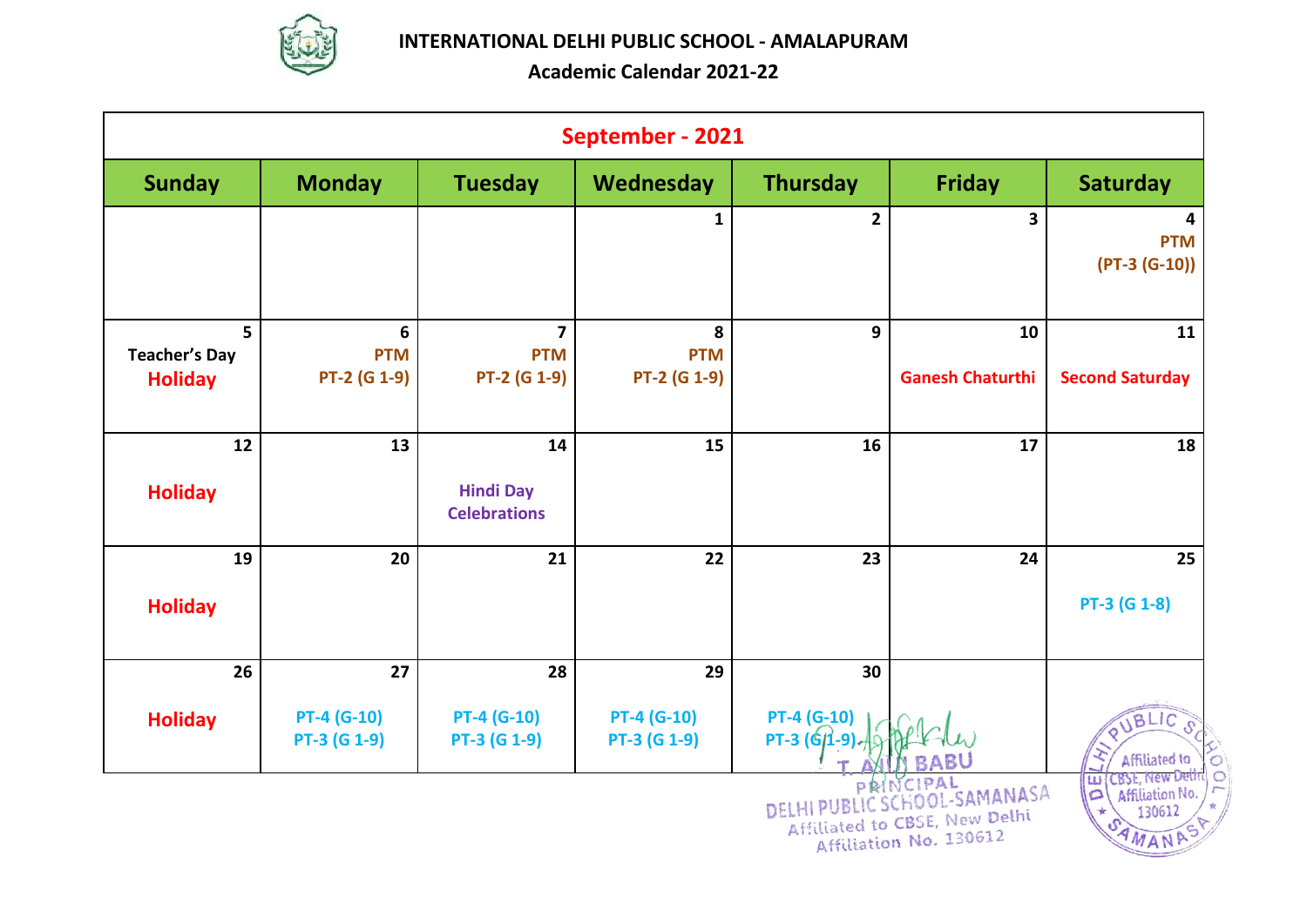

|                                    |                                          |                                                            | October - 2021                                        |                                          |                                                                                         |                                                                                                |
|------------------------------------|------------------------------------------|------------------------------------------------------------|-------------------------------------------------------|------------------------------------------|-----------------------------------------------------------------------------------------|------------------------------------------------------------------------------------------------|
| <b>Sunday</b>                      | <b>Monday</b>                            | <b>Tuesday</b>                                             | Wednesday                                             | <b>Thursday</b>                          | <b>Friday</b>                                                                           | <b>Saturday</b>                                                                                |
| 31                                 |                                          |                                                            |                                                       |                                          | 1                                                                                       | 2                                                                                              |
|                                    |                                          |                                                            |                                                       |                                          | <b>PT-4 (G-10)</b><br>PT-3 (G 1-9)                                                      | Gandhi Jayanthi                                                                                |
| $\overline{\mathbf{3}}$            | 4                                        | 5                                                          | 6                                                     | $\overline{7}$                           | 8                                                                                       | 9<br><b>PTM</b><br>$(PT-4 (G-10))$<br>$PT-3 (G 1-9))$                                          |
| 10                                 | 11<br><b>Dussehra</b><br><b>Holidays</b> | 12<br><b>Dussehra</b><br><b>Holidays</b>                   | 13<br><b>Dussehra</b><br><b>Holidays</b>              | 14<br><b>Dussehra</b><br><b>Holidays</b> | 15<br><b>Dussehra</b><br><b>Holidays</b>                                                | 16<br><b>Dussehra</b><br><b>Holidays</b>                                                       |
| 17                                 | 18                                       | 19                                                         | 20                                                    | 21                                       | 22                                                                                      | 23                                                                                             |
| <b>Dussehra</b><br><b>Holidays</b> | <b>Dussehra</b><br><b>Holidays</b>       | <b>Dussehra</b><br><b>Holidays</b><br><b>Milad-Un-Nabi</b> | <b>Reopening after</b><br><b>Dussehra</b><br>Vacation | <b>Quarterly (G 1-8)</b>                 | <b>Quarterly (G 1-8)</b>                                                                | <b>Quarterly (G 1-8)</b>                                                                       |
| 24                                 | 25                                       | 26                                                         | 27                                                    | 28                                       | 29                                                                                      | 30                                                                                             |
|                                    | Mid-Term (G-10)                          | Mid-Term (G-10)                                            | Mid-Term (G-10)                                       | Mid-Term (G-10)                          |                                                                                         |                                                                                                |
|                                    | Pre-Mid (G-9)                            | Pre-Mid (G-9)                                              | Pre-Mid (G-9)                                         | Pre-Mid (G-9)                            | Mid-Term (G-10)                                                                         |                                                                                                |
|                                    | <b>Quarterly (G 1-8)</b>                 | <b>Quarterly (G 1-8)</b>                                   | <b>Quarterly (G 1-8)</b>                              | Quarterly (G)1-81                        | Pre-Mid (G-9)                                                                           | UBLIC                                                                                          |
|                                    |                                          |                                                            |                                                       | AX<br>PRINCIPAL<br>DEI                   | <b>BABU</b><br>HOOL-SAMANASA<br>Affiliated to CBSE, New Delhi<br>Affiliation No. 130612 | Affiliated to<br><b>CBSE, New Delh</b><br>ωī<br>Affiliation No.<br>$\Omega$<br>130612<br>AMANA |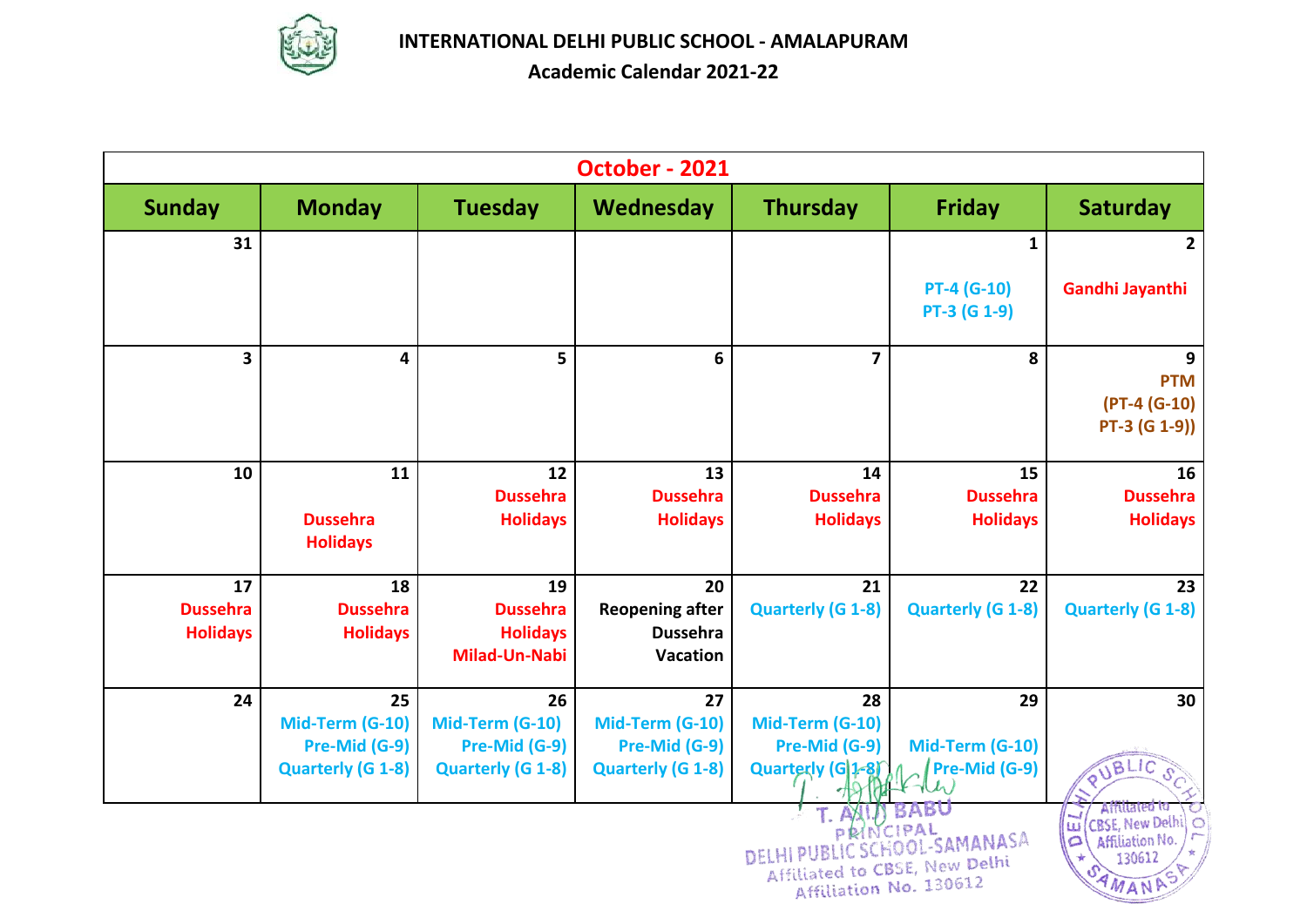

|                                           |                                                                                                                                |                                                  | November - 2021                                   |                                                   |                                                   |                                                 |  |  |  |
|-------------------------------------------|--------------------------------------------------------------------------------------------------------------------------------|--------------------------------------------------|---------------------------------------------------|---------------------------------------------------|---------------------------------------------------|-------------------------------------------------|--|--|--|
| <b>Sunday</b>                             | <b>Monday</b>                                                                                                                  | <b>Tuesday</b>                                   | Wednesday                                         | <b>Thursday</b>                                   | <b>Friday</b>                                     | <b>Saturday</b>                                 |  |  |  |
|                                           | $\mathbf{1}$                                                                                                                   | $\overline{2}$                                   | 3                                                 | 4<br><b>Diwali</b>                                | 5                                                 | 6<br>PTM (Grade 1-10)                           |  |  |  |
| $\overline{\mathbf{z}}$<br><b>Holiday</b> | 8<br><b>Language Week</b><br><b>Celebrations</b>                                                                               | 9<br><b>Language Week</b><br><b>Celebrations</b> | 10<br><b>Language Week</b><br><b>Celebrations</b> | 11<br><b>Language Week</b><br><b>Celebrations</b> | 12<br><b>Language Week</b><br><b>Celebrations</b> | 13<br><b>Second Saturday</b>                    |  |  |  |
| 14<br><b>Holiday</b>                      | 15                                                                                                                             | 16                                               | 17                                                | 18                                                | 19<br><b>Guru Nanak</b><br>Jayanthi               | 20                                              |  |  |  |
| 21<br><b>Holiday</b>                      | 22                                                                                                                             | 23                                               | 24<br>PT-4 (G 1-8)                                | 25<br><b>PT-5 (G-10)</b><br>PT-4 (G 1-9)          | 26<br><b>PT-5 (G-10)</b><br>PT-4 (G 1-9)          | 27<br><b>PT-5 (G-10)</b><br><b>PT-4 (G 1-9)</b> |  |  |  |
| 28<br><b>Holiday</b>                      | 29<br>$PT-5$ (G-10)<br>PT-4 (G 1-9)                                                                                            | 30<br><b>PT-5 (G-10)</b><br>PT-4 (G 1-9)         |                                                   |                                                   | w                                                 | JBLIC<br><b>Affiliated to</b><br>CBSE, New Delh |  |  |  |
|                                           | o<br>Affiliation No.<br>OL-SAMANASA<br>DELHI PUB<br>130612<br>Affiliated to CBSE, New Delhi<br>Affiliation No. 130612<br>AMANA |                                                  |                                                   |                                                   |                                                   |                                                 |  |  |  |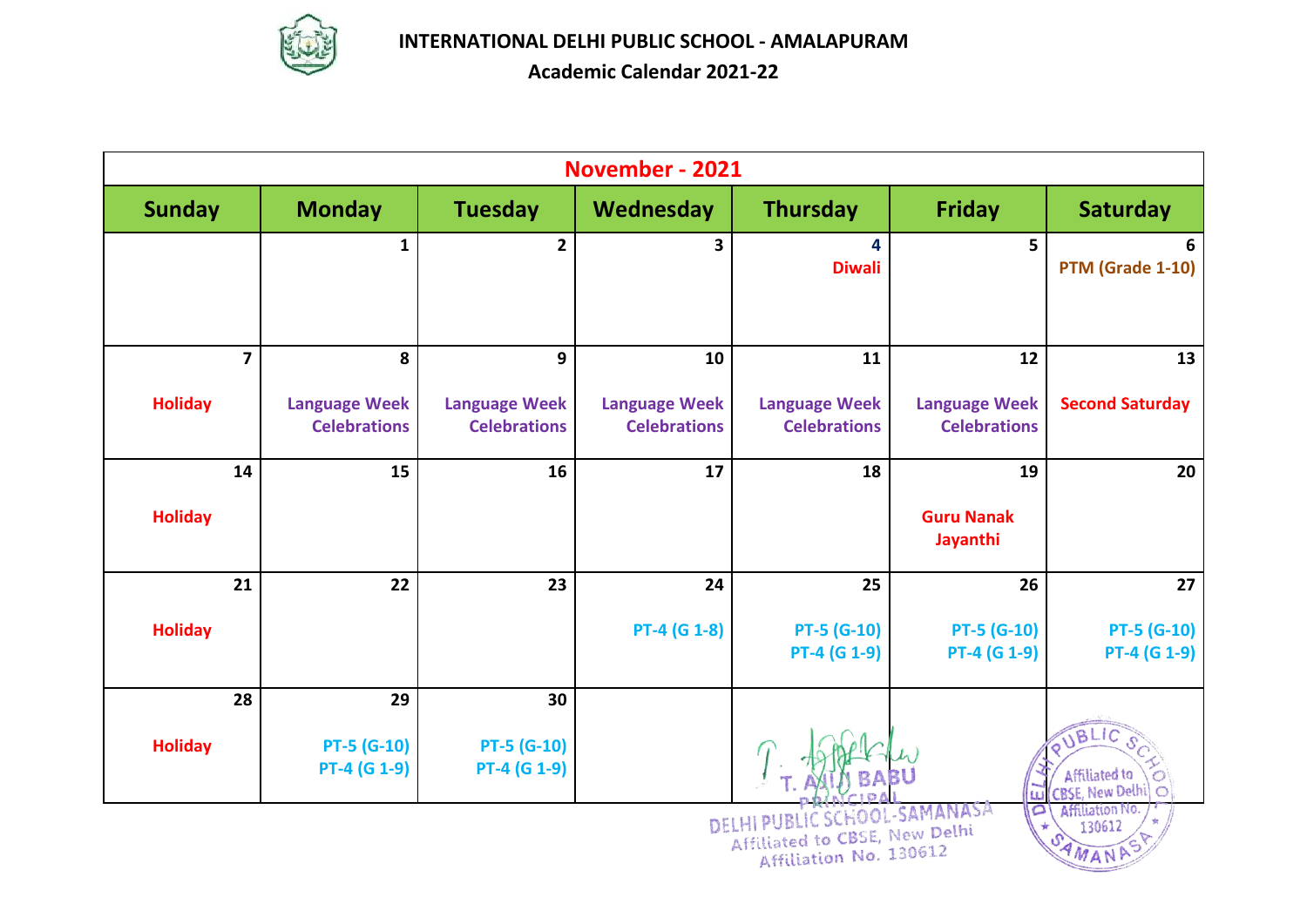

| December - 2021      |                                         |                                         |                                         |                                         |                                                                                           |                                                                                              |  |  |  |
|----------------------|-----------------------------------------|-----------------------------------------|-----------------------------------------|-----------------------------------------|-------------------------------------------------------------------------------------------|----------------------------------------------------------------------------------------------|--|--|--|
| <b>Sunday</b>        | <b>Monday</b>                           | <b>Tuesday</b>                          | Wednesday                               | <b>Thursday</b>                         | <b>Friday</b>                                                                             | <b>Saturday</b>                                                                              |  |  |  |
|                      |                                         |                                         | $\mathbf{1}$                            | $\overline{2}$                          | 3                                                                                         | 4<br><b>PTM (G 1-10)</b>                                                                     |  |  |  |
| 5<br><b>Holiday</b>  | 6                                       | $\overline{7}$                          | 8                                       | 9                                       | 10                                                                                        | 11<br><b>Second Saturday</b>                                                                 |  |  |  |
| 12<br><b>Holiday</b> | 13                                      | 14                                      | 15                                      | 16                                      | 17                                                                                        | 18                                                                                           |  |  |  |
| 19                   | 20                                      | 21                                      | 22                                      | 23                                      | 24                                                                                        | 25                                                                                           |  |  |  |
| <b>Holiday</b>       | <b>Math Week</b><br><b>Celebrations</b> | <b>Math Week</b><br><b>Celebrations</b> | <b>Math Week</b><br><b>Celebrations</b> | <b>Math Week</b><br><b>Celebrations</b> | <b>Math Week</b><br><b>Celebrations</b>                                                   | <b>Christmas</b>                                                                             |  |  |  |
| 26                   | 27<br><b>Post-Mid-Term</b>              | 28<br><b>Post-Mid-Term</b>              | 29<br><b>Post-Mid-Term</b><br>$(G-10)$  | 30<br><b>Post-Mid-Term</b><br>$(G-10)$  | 31<br><b>Post-Mid-Term</b><br>$(G-10)$                                                    |                                                                                              |  |  |  |
| <b>Holiday</b>       | $(G-10)$                                | $(G-10)$                                | Mid-Term (G-9)<br>Half-Yearly (G 1-8)   | Mid-Term (G-9)<br>Half-Yearly (G 1-8)   | Mid-Term (G-9)<br>Half-Yearly (G 1-8)                                                     | BLIC                                                                                         |  |  |  |
|                      |                                         |                                         |                                         | PR<br>DELHI PUBL                        | <b>BABU</b><br>SCHOOL-SAMANASA<br>Affiliated to CBSE, New Delhi<br>Affiliation No. 130612 | Affiliated to<br><b>CBSE, New Det</b><br>w<br>Affiliation No.<br>$\Omega$<br>130612<br>AMANA |  |  |  |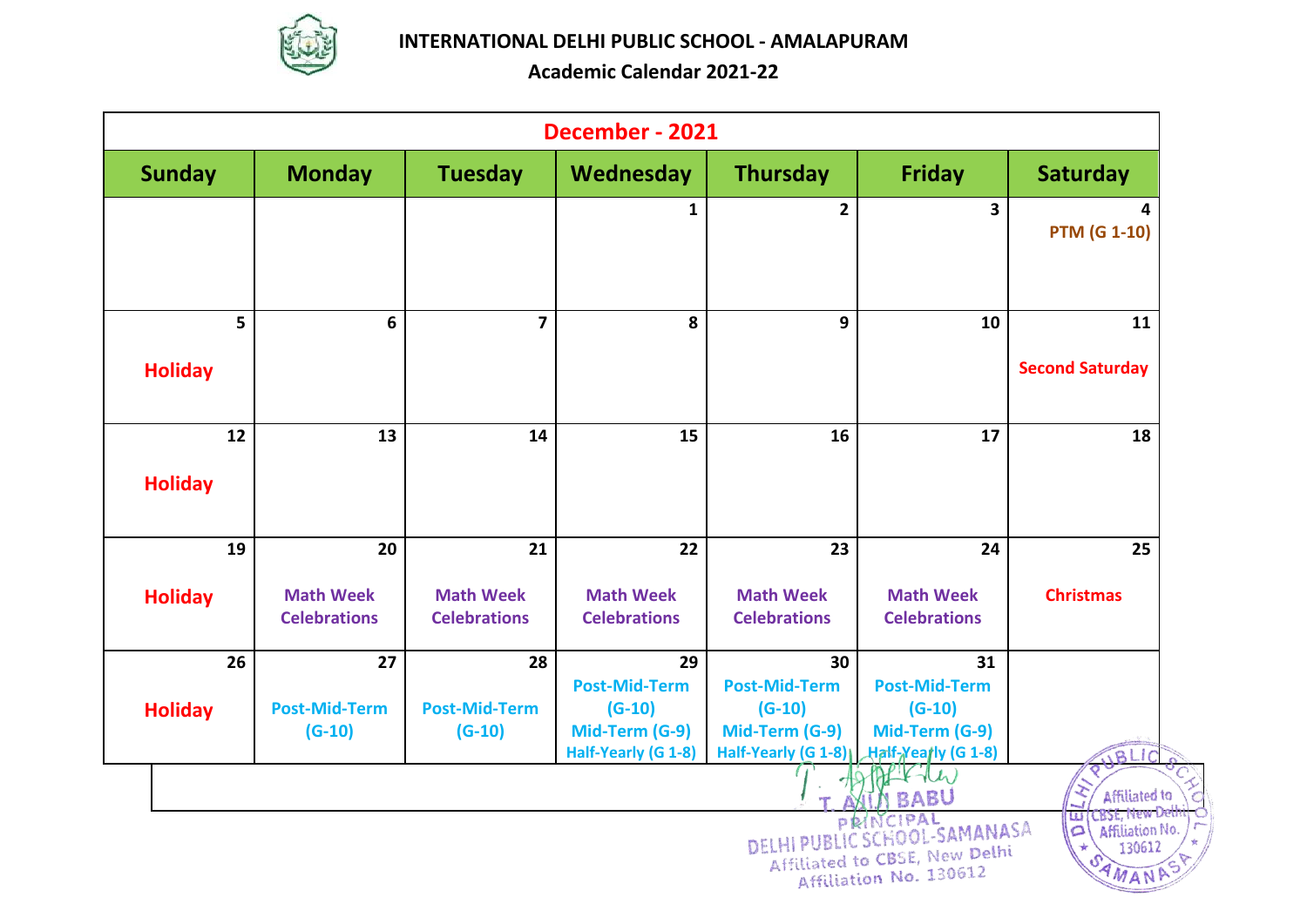

|                | January - 2022                                                                                                                                                                                                                    |                                       |                                       |                        |                        |                                          |                            |  |  |  |  |
|----------------|-----------------------------------------------------------------------------------------------------------------------------------------------------------------------------------------------------------------------------------|---------------------------------------|---------------------------------------|------------------------|------------------------|------------------------------------------|----------------------------|--|--|--|--|
| <b>Sunday</b>  |                                                                                                                                                                                                                                   | <b>Monday</b>                         | <b>Tuesday</b>                        | Wednesday              | <b>Thursday</b>        | <b>Friday</b>                            | <b>Saturday</b>            |  |  |  |  |
| <b>Holiday</b> | 30                                                                                                                                                                                                                                | 31                                    |                                       |                        |                        |                                          | 1<br><b>New Year's Day</b> |  |  |  |  |
|                | $\mathbf{2}$                                                                                                                                                                                                                      | 3                                     | 4                                     | 5                      | 6                      | $\overline{7}$                           | 8                          |  |  |  |  |
| <b>Holiday</b> |                                                                                                                                                                                                                                   | Half-Yearly (G 1-8)<br>Mid-Term (G-9) | Half-Yearly (G 1-8)<br>Mid-Term (G-9) | Half-Yearly (G 1-8)    | Half-Yearly (G 1-8)    | <b>Pre-Pongal</b><br><b>Celebrations</b> | <b>Pongal Holidays</b>     |  |  |  |  |
|                | 9                                                                                                                                                                                                                                 | 10                                    | 11                                    | 12                     | 13                     | 14                                       | 15                         |  |  |  |  |
| <b>Holiday</b> |                                                                                                                                                                                                                                   | <b>Pongal Holidays</b>                | <b>Pongal Holidays</b>                | <b>Pongal Holidays</b> | <b>Pongal Holidays</b> | <b>Pongal Holidays</b>                   | <b>Pongal Holidays</b>     |  |  |  |  |
|                | 16                                                                                                                                                                                                                                | 17                                    | 18                                    | 19                     | 20                     | 21                                       | 22<br>Pre-Board - 1        |  |  |  |  |
| <b>Holiday</b> |                                                                                                                                                                                                                                   | <b>Reopening after</b>                | Pre-Board - 1                         | Pre-Board - 1          | Pre-Board - 1          | Pre-Board - 1                            | $(G-10)$                   |  |  |  |  |
|                |                                                                                                                                                                                                                                   | <b>Pongal Vacation</b>                | $(G-10)$                              | $(G-10)$               | $(G-10)$               | $(G-10)$                                 | PTM (Grade 1-9)            |  |  |  |  |
|                | 23                                                                                                                                                                                                                                | 24                                    | 25                                    | 26                     | 27                     | 28                                       | 29<br>PTM (Grade - 10)     |  |  |  |  |
| <b>Holiday</b> |                                                                                                                                                                                                                                   |                                       |                                       | <b>Republic Day</b>    |                        |                                          |                            |  |  |  |  |
|                |                                                                                                                                                                                                                                   |                                       |                                       |                        |                        |                                          | OUBLIC                     |  |  |  |  |
|                | Affiliated to<br><b>BABU</b><br>CBSE, New Delhi<br>w<br>$1 \, \mathcal{D} \, \Delta \, 1$<br>OOL-SAMANASA<br>$\circ$<br>Affiliation No.<br>DELHI PUB<br>130612<br>Affiliated to CBSE, New Delhi<br>Affiliation No. 130612<br>WANA |                                       |                                       |                        |                        |                                          |                            |  |  |  |  |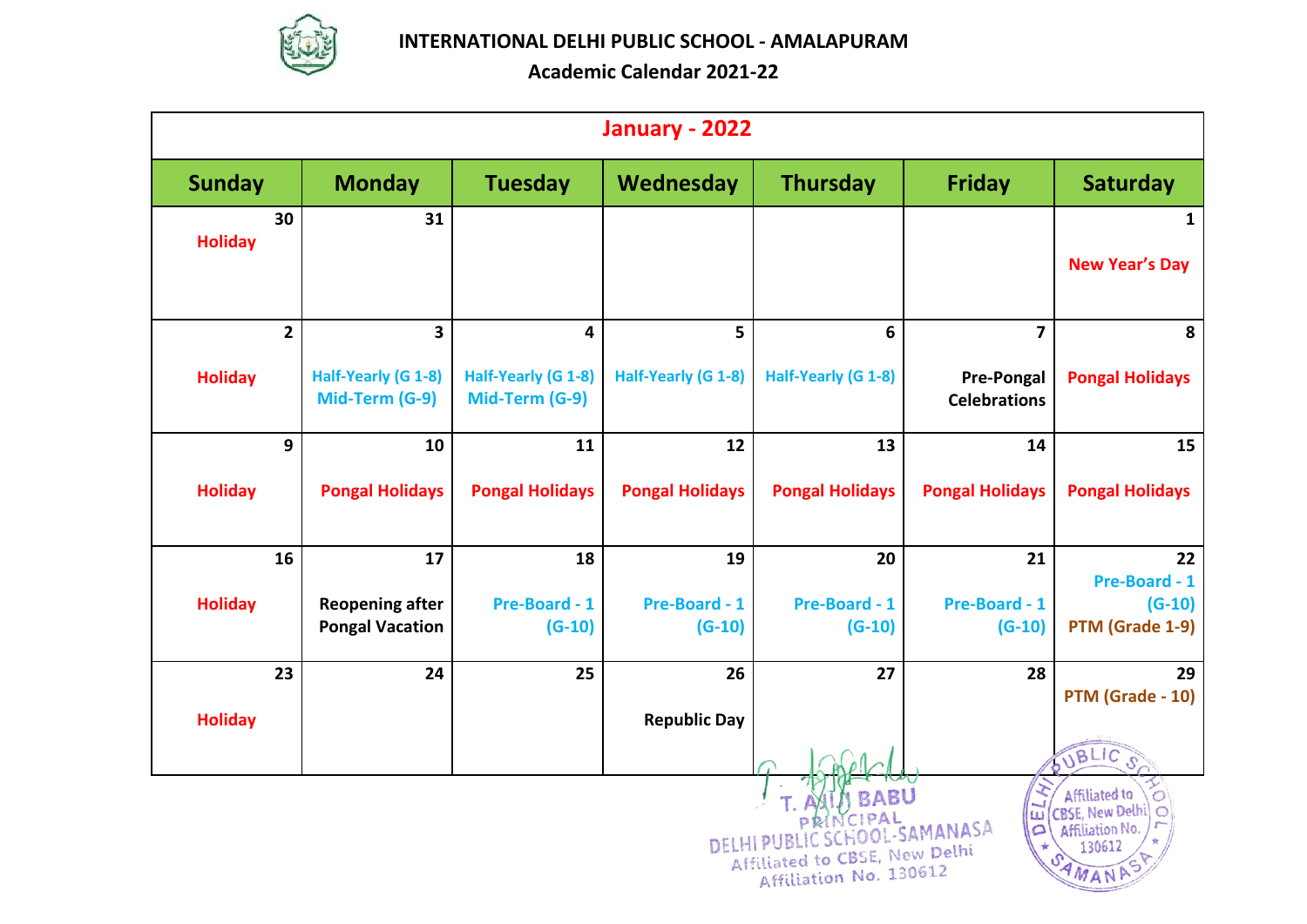

|                      | February - 2022                                        |                                                        |                                                        |                                                         |                                                        |                                                                                      |  |  |  |  |
|----------------------|--------------------------------------------------------|--------------------------------------------------------|--------------------------------------------------------|---------------------------------------------------------|--------------------------------------------------------|--------------------------------------------------------------------------------------|--|--|--|--|
| <b>Sunday</b>        | <b>Monday</b>                                          | <b>Tuesday</b>                                         | Wednesday                                              | <b>Thursday</b>                                         | <b>Friday</b>                                          | <b>Saturday</b>                                                                      |  |  |  |  |
|                      |                                                        | $\mathbf{1}$                                           | $\overline{\mathbf{2}}$                                | $\overline{\mathbf{3}}$                                 | 4                                                      | 5.                                                                                   |  |  |  |  |
| 6<br><b>Holiday</b>  | $\overline{\mathbf{z}}$                                | 8                                                      | 9                                                      | 10                                                      | 11                                                     | 12<br><b>Second Saturday</b>                                                         |  |  |  |  |
| 13<br><b>Holiday</b> | 14<br><b>Pre-Board - 2</b><br>$(G-10)$<br>PT-5 (G 1-9) | 15<br><b>Pre-Board - 2</b><br>$(G-10)$<br>PT-5 (G 1-9) | 16<br><b>Pre-Board - 2</b><br>$(G-10)$<br>PT-5 (G 1-9) | 17<br><b>Pre-Board - 2</b><br>$(G-10)$<br>PT-5 (G 1-9)  | 18<br><b>Pre-Board - 2</b><br>$(G-10)$<br>PT-5 (G 1-9) | 19<br><b>PT-5 (G 1-8)</b>                                                            |  |  |  |  |
| 20<br><b>Holiday</b> | 21<br><b>Science Week</b><br><b>Celebrations</b>       | 22<br><b>Science Week</b><br><b>Celebrations</b>       | 23<br><b>Science Week</b><br><b>Celebrations</b>       | 24<br><b>Science Week</b><br><b>Celebrations</b>        | 25<br><b>Science Week</b><br><b>Celebrations</b>       | 26<br>PTM (Grade 1-10)<br><b>Science Week</b><br><b>Celebrations</b>                 |  |  |  |  |
| 27<br><b>Holiday</b> | 28                                                     |                                                        |                                                        |                                                         |                                                        | Affiliated to<br><b>CBSE, New Delhi</b><br>w<br><b>Affiliation No</b><br>$\triangle$ |  |  |  |  |
|                      |                                                        |                                                        |                                                        | Affiliated to CBSE, New Delhi<br>Affiliation No. 130612 |                                                        | 130612<br>AMANA                                                                      |  |  |  |  |